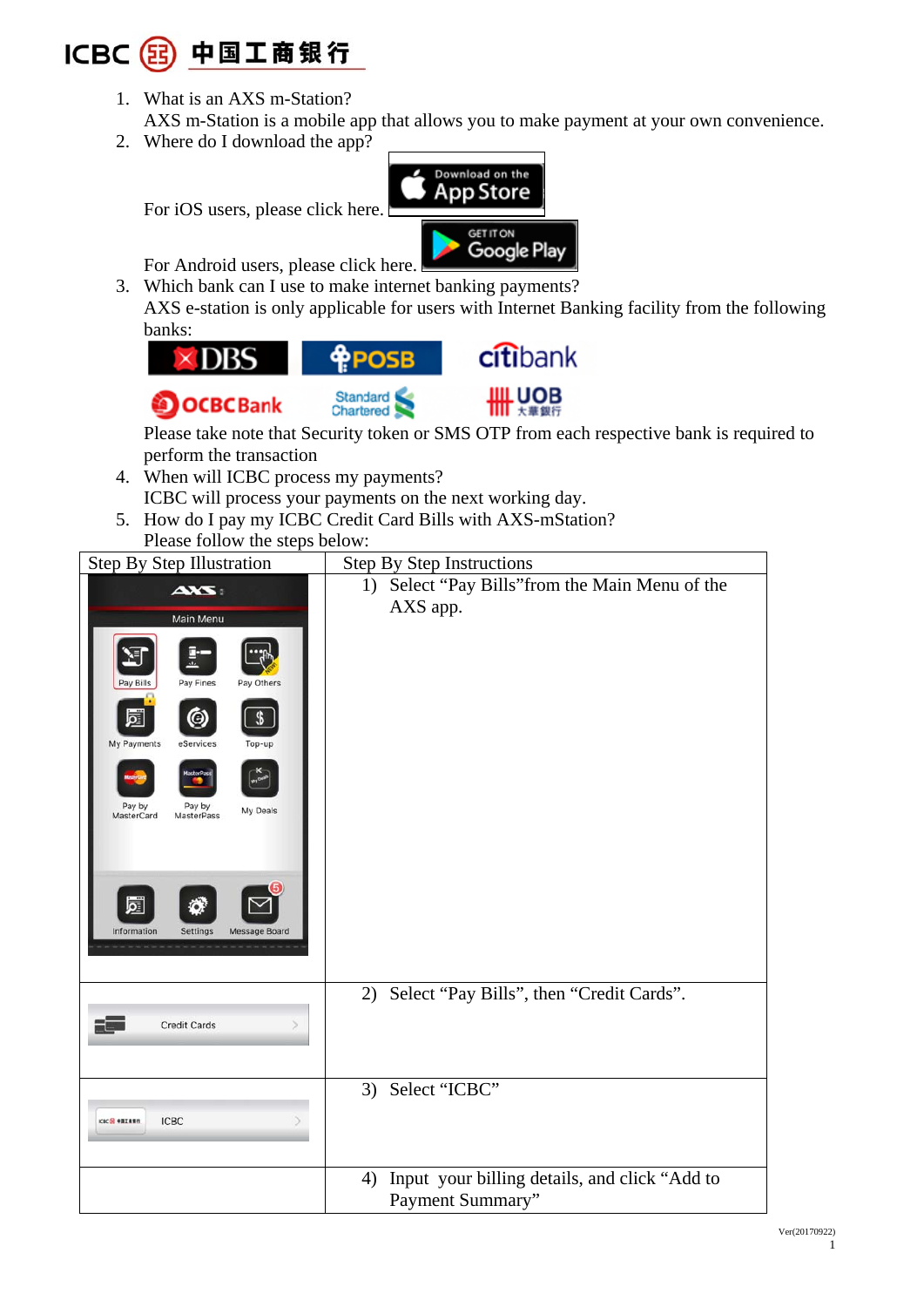

| <b>Account Details</b>                                                                           |                        | Please enter your 16 digit ICBC                  |
|--------------------------------------------------------------------------------------------------|------------------------|--------------------------------------------------|
| <b>ICBC OD 中国工商银行</b>                                                                            | Account No.:           | <b>Credit Card Number</b>                        |
|                                                                                                  |                        | If you have outstanding balances                 |
| <b>ICBC</b><br><b>Billing Org.</b>                                                               |                        | in multiple accounts, you have to                |
| Category<br><b>Credit Cards</b>                                                                  |                        | make separate payments to each                   |
|                                                                                                  |                        | respective account as indicated on               |
| *Credit Card No.<br>e.g. 1234567890                                                              |                        | your Statement Balance/Payment                   |
| Payment To                                                                                       |                        | Slip.                                            |
| e.g. 99000000<br>*Contact No.                                                                    | <b>Payment Option:</b> |                                                  |
|                                                                                                  |                        | For example, ICBC UnionPay                       |
| e.g. 5.00<br>*Amount(\$)                                                                         |                        | Dual Currency Credit Card has 2                  |
| Description<br>e.g. mom's bill                                                                   |                        | accounts, CNY and SGD. If you                    |
|                                                                                                  |                        | have outstanding balances in both                |
|                                                                                                  |                        | accounts, you have to make 2                     |
|                                                                                                  |                        | separate payments.                               |
|                                                                                                  | Name:                  | Input Cardholder's name                          |
|                                                                                                  | <b>Contact No:</b>     | Input your contact number.                       |
|                                                                                                  |                        | Please refer to amount indicated in              |
|                                                                                                  |                        |                                                  |
|                                                                                                  | Amount $(\$)$ :        | SGD currency on the <b>Payment</b>               |
|                                                                                                  |                        | Slip.                                            |
| Edit<br>AXS:<br>Pay Now                                                                          |                        | 5) Review your payments, before clicking on "Pay |
| <b>Payment Summary</b>                                                                           | Now" at the top right. |                                                  |
| <b>Billing Org.</b><br>Amount(\$)<br>Account No.                                                 |                        |                                                  |
| *************                                                                                    |                        |                                                  |
| <b>CBC OD PRIERRY</b><br>Credit Cards                                                            |                        |                                                  |
| Select "Add Payments" to add more bills into this<br>transaction.                                |                        |                                                  |
|                                                                                                  |                        |                                                  |
|                                                                                                  |                        |                                                  |
|                                                                                                  |                        |                                                  |
|                                                                                                  |                        |                                                  |
|                                                                                                  |                        |                                                  |
|                                                                                                  |                        |                                                  |
| <b>Email Address (optional)</b><br>Enter your email to receive an e-receipt of your transaction. |                        |                                                  |
|                                                                                                  |                        |                                                  |
| No. of Bill(s)<br><b>Total Amount</b>                                                            |                        |                                                  |
|                                                                                                  |                        |                                                  |
|                                                                                                  |                        |                                                  |